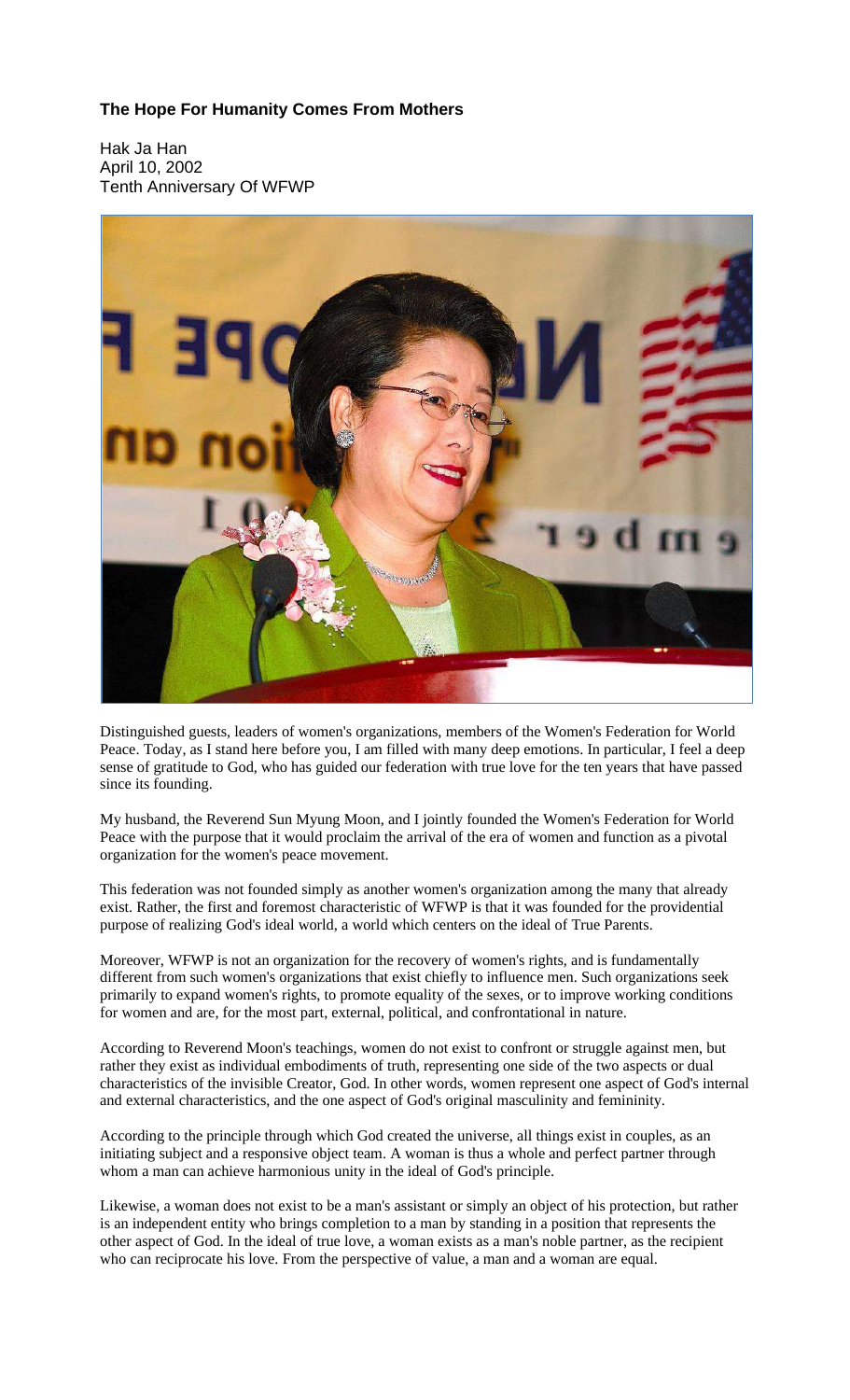A man and woman who are united through the power of original, true love acquire entitlement to a single common status. They also share entitlement to participate together and be with each other, whatever the situation or location. Moreover, a man and woman united in true love also share an ideal right of inheritance; they share ownership of each other's things, for she is his second self, just as he is hers.

Thus, a man and woman united in God's true-love ideal share fully and totally all rank and position, all rights of participation, and all rights of possession. Men and women were created to be equal in terms of value when they are centered on true love.

Naturally, then, a man and woman should not exist in a relationship of hostility or opposition, where the characteristics and qualities of the other are to be mimicked or coveted. There is no need for that, because man and woman belong to each other. Their relationship is designed to be one where all their qualities as well as possessions are shared with each other so as to bring each to completion and perfection, and thus together become something greater than the sum of the two.

Women have the important role of bearing children, raising them, and guiding the family as God's representatives -- with the uniquely feminine sense of affection and love that God has granted to women. This original feminine nature is something God endowed each woman with.

By nurturing the fruits of love and investing in her children s upbringing, a woman connects and extends the traditions and lineage of her family. For this reason, although her external efforts are important, the role of the mother in cultivating character and raising her children to have healthy, wholesome natures is the highest function of motherhood. In fulfilling this role, mothers truly represent the heart of God.

As the future unfolds, humanity will have no option but to live interdependently in a pluralistic, global society. A culture of peace will be established all across the globe. When this happens, the precious role of women who are grounded in the love of God will be recognized as an absolutely essential ingredient not only for the family, but also for society, for the nation and on the global level as well.

That is because women play a sacred role that is both historical and related with the blood lineage. We carry the future of humanity in our wombs; we give birth to and nurture humankind's potential. If the role of mothers is ignored, where will the hope and future prospects for humanity come from?

In the worldwide peace movement led by WFWP, women play the central role. Members of WFWP should feel proud that the work we are doing across the globe deals with such a unique area and has such providential significance. We should also be grateful that WFWP can carry out its work under the direct guidance of the True Parents.

Over the past ten years, I have been privileged to give talks and keynote addresses in the parliamentary halls of many nations across the globe, from the UN headquarters to the U.S. Congress and Japanese Diet. We have held hundreds of international meetings where I delivered the message of the Women's Federation. Sometimes the audience comprised several hundred people, sometimes ten thousand, and sometimes more than a hundred thousand people.

I have been fortunate to have been able to carry out a number of global tours embracing North and South America, Europe, Asia, including Russia and China, Oceania and Africa. During these tours, my message has always been the proclamation of the era of women and an emphasis on the role of women in bringing about world peace.

We have addressed the serious crises facing modern civilization, including decadence among youths, family breakdown, teenage and single parenthood, AIDS, drug abuse, crime and national instability. Moreover, we have the raised the issue of ethics and morality centering on the family, and shown the need for the establishment of a new value system aligned with God's truth. In short, we have rung the warning bell.

Consequently, in each nation across the globe, movements for:, national reformation and social restoration are being led by inspired and enlightened women motivated from within. These movements are creating a foundation of hope throughout the world.

So once again, I would like to take this opportunity to thank and congratulate the members of the Women's Federation for World Peace. In more than 180 nations around the world, and particularly in South Korea, Japan and America, you have participated with fervor and accomplished many tangible results for our cause.

## Beloved leaders of women everywhere!

What should be the central direction and activities of the women's peace movement during the coming ten years? Reverend Moon has focused on the year 2012 as the year in which the ideal world of peace -- the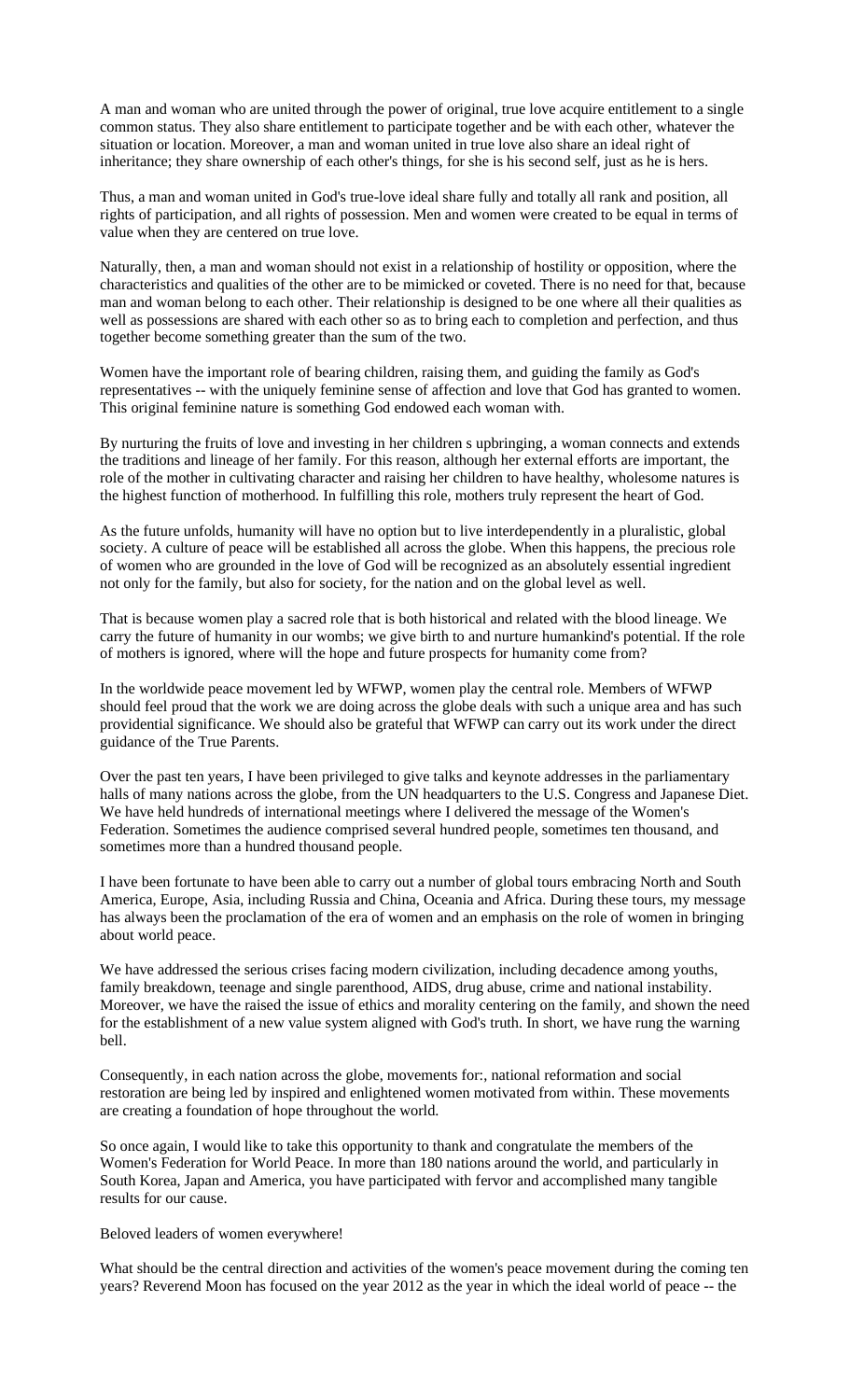hope of humanity and God alike - needs to be substantially realized. To that end, he is at this time heading up a global movement for the practice of true love. Likewise, for the Women's Federation for World Peace, the next ten years will be a very important period.

The world of peace is not initially accomplished on the global or even national level. Peace must first be realized in the individual and in the family because these form the basis for all human organizations and systems. Core issues of world peace essentially depend on the question of how peace can be attained within the individual and the family.

The original ideal of God's creation was to accomplish the Kingdom of Heaven on the earth, and beyond that, a world of the ideal of love that also embraced the spiritual dimension. Thus, a Kingdom of Heaven both was to be formed in both the spiritual and physical worlds. This ideal was to be achieved by expanding the model of an ideal family to the world level and then the cosmic level. For this reason, a family of true love is the fundamental unit and basis of an ideal world of peace.

When true parents, a true husband and wife, and true children all attend God and form a true family of peace, and when that family expands to form a clan, nation and world, true world peace will be realized. The role of the mother and wife in creating peace in the family is an absolute and eternal one.

Today, immorality and decadence are spreading over the world and the family is crumbling under the influence of soaring divorce rates and increasing self-indulgence among youth.

In these circumstances, the true family blessing movement and the pure love youth education that WFWP is promoting worldwide are, in the fundamental sense, movements for peace. They are movements that can save the nation and save the world unique peace movements of the highest dimension driven by the power of God's true love.

I believe that we members of WFWP need to have a special sense of mission in our work. Based on the moral laws and principles of the universe, we need to make our families whole and sound in accordance with the heavenly way of life. We have to point our societies in the right direction and make our nations righteous and strong.

Thus, participation by women is needed in all aspects of society, from diplomacy and politics to the economy and legal system reform. Women also need to be active in education and culture, in sports and the arts, not to mention the diverse activities of NGOs.

However, I want to emphasize that before all these things, the highest priority for our activity needs to be education of our society in a righteous value system, and the True Love and True Family movement. We need to encourage and foster the practice of living for the sake of others.

Moreover, we women have to be the vanguard of the movement for unification. It has always been a clear objective of our federation to carry out a number of activities that will aid the reunification of the Korean peninsula, for example. Women have to take the lead in both national and global unification by providing an example through education based on a true value system and the practice of true love.

War and conflict arise when we attempt, from selfish motives, to acquire things, such as land or possessions that belong to others. Conversely, peace is realized when we invest ourselves for the sake of others; in other words, when we practice true love.

For some time now, our federation has invested its heart and soul in developing our Service and Sharing for the Neighborhood and Society activities. These activities will surely become a precious foundation for peace in the future.

This year, we initiated the 1% Love Sharing Project to practice true love and help our compatriots in North Korea; particularly women and children. In my view, this campaign exemplifies the spirit with which WFWP was founded. As a campaign that emphasizes the practice of true love and sharing, this project is being developed in many nations around the world. Transcending religion, race and nationality it is rising above the established conflict-centered framework to bring peace in a tangible way.

In recent years, WFWP has worked hard to build bridges of peace between nations in many parts of the world, under Reverend Moon's guidance. An example of this is the creation of sisterhood relationships between 320,000 South Korean and Japanese women. Sisterhood ceremonies between women of different nations have now firmly taken root as an integral part of many international conferences and as a concrete practice for the realization of peace.

In the future, WFWP will pursue the growth of our active efforts for peace by developing a joint platform embracing many different fields, including education, culture, sports and the arts. This will be achieved through cooperation that transcends nationality, race, religion and different NGOs.